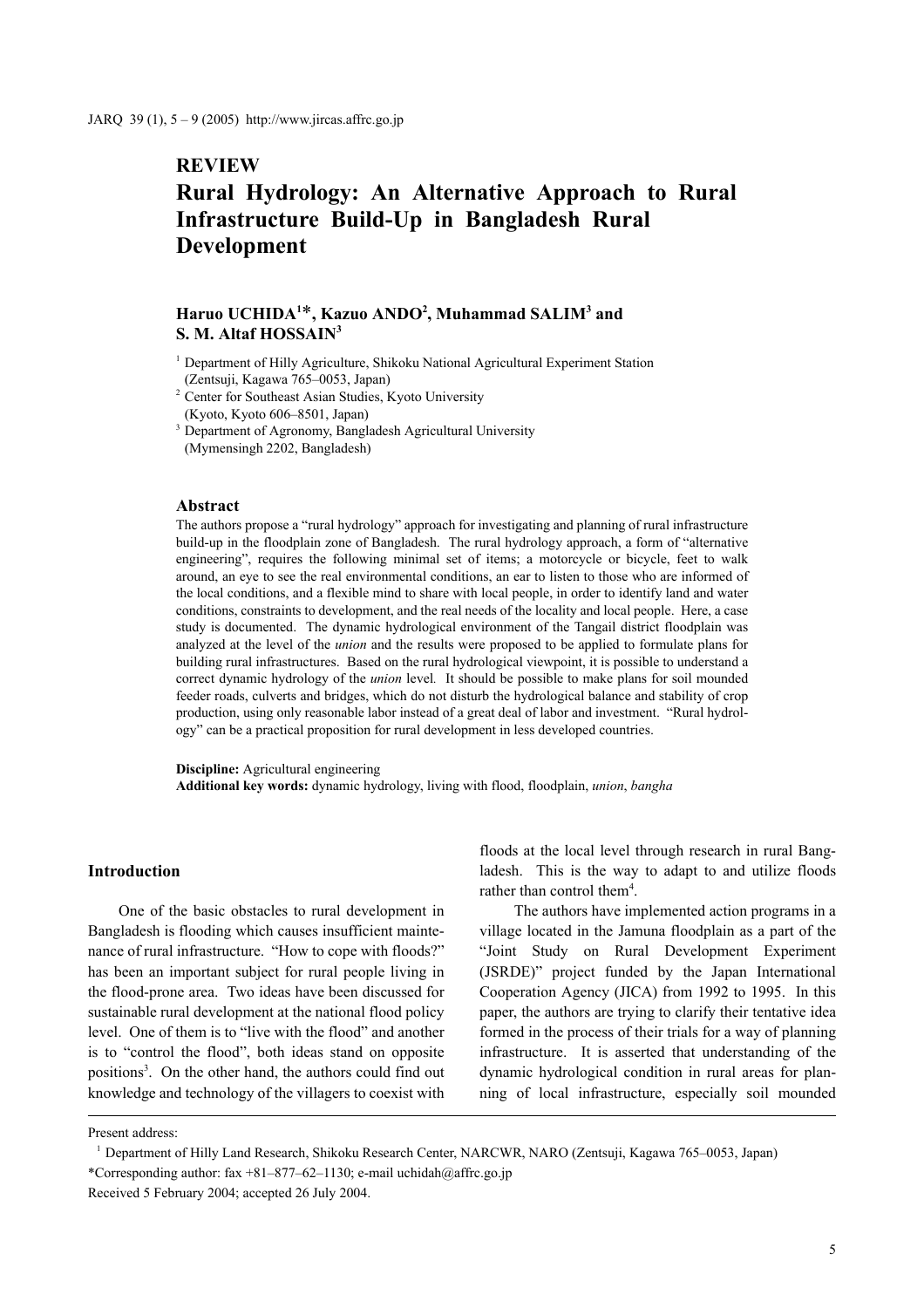#### H. Uchida et al.

roads, namely, feeder roads is of importance, and the viewpoint and methodology of "rural hydrology" is proposed to understand the local dynamic hydrological condition. In rural hydrology, most information is collected from interviews with farmers. When the authors interviewed they tried to meet with many people, including men of influence, for as long a time as possible. Questionnaires and tape recorder were not used to avoid inviting farmers' suspicion.

### **"Rural hydrology" approach to the planning of local feeder roads**

During the flooding season the *nouka* or boat is the traditional means of transportation in rural areas of Bangladesh. However, the need for land transportation on foot and by bicycle or *rickshaw* (tricycle for human transportation) even in the rainy season is increasing recently due to economic development and the interaction of villagers with towns. For land transportation in the rainy season non-flooded roads are used. Feeder road construction is one of the most important tasks for rural development in Bangladesh to positively support rural activities. Though feeder roads are made with soil, they also prevent free water movement. Without taking account of water flow, construction of feeder roads would destroy the equilibrium of the local dynamic hydrology. It may be said that road construction in Bangladesh has been done under a strategy that neglected the idea of local dynamic hydrology for more than one hundred years. However, in Bangladesh, feeder road construction supported by the idea of local dynamic hydrology is just what is required nowadays in the context of rural development which empha-



sizes sustainable rural development and to realize the "living with floods" concept.

The authors researched an actual situation of feeder road construction as members of JSRDE. In the research they tried to grasp local dynamic hydrology using a methodology named "rural hydrology".

# **"Dynamic hydrological condition" of Dakshin Chamuria Village**

#### **1. Resource map of the** *union* **level**

The target village Dakshin Chamuria (henceforth called D village) is located on the left-side of the Jamuna (Bhramaputra) River, some 65 km northwest from Dhaka, and belongs to Shahadedpur *union* (smallest administrative unit), Kalihati *thana* (county), Tangail district. The village is on the floodplain formed by a branch of the Jamuna called the Lowhajon River and the area has scattered *bil*s (marsh) and soil abounded with sand and loam.

To grasp the local dynamic hydrology a map showing the spatial location of rivers, *khal* (canals), *bil*, roads,



**Fig. 1. Shahadebpur** *union* **resource map**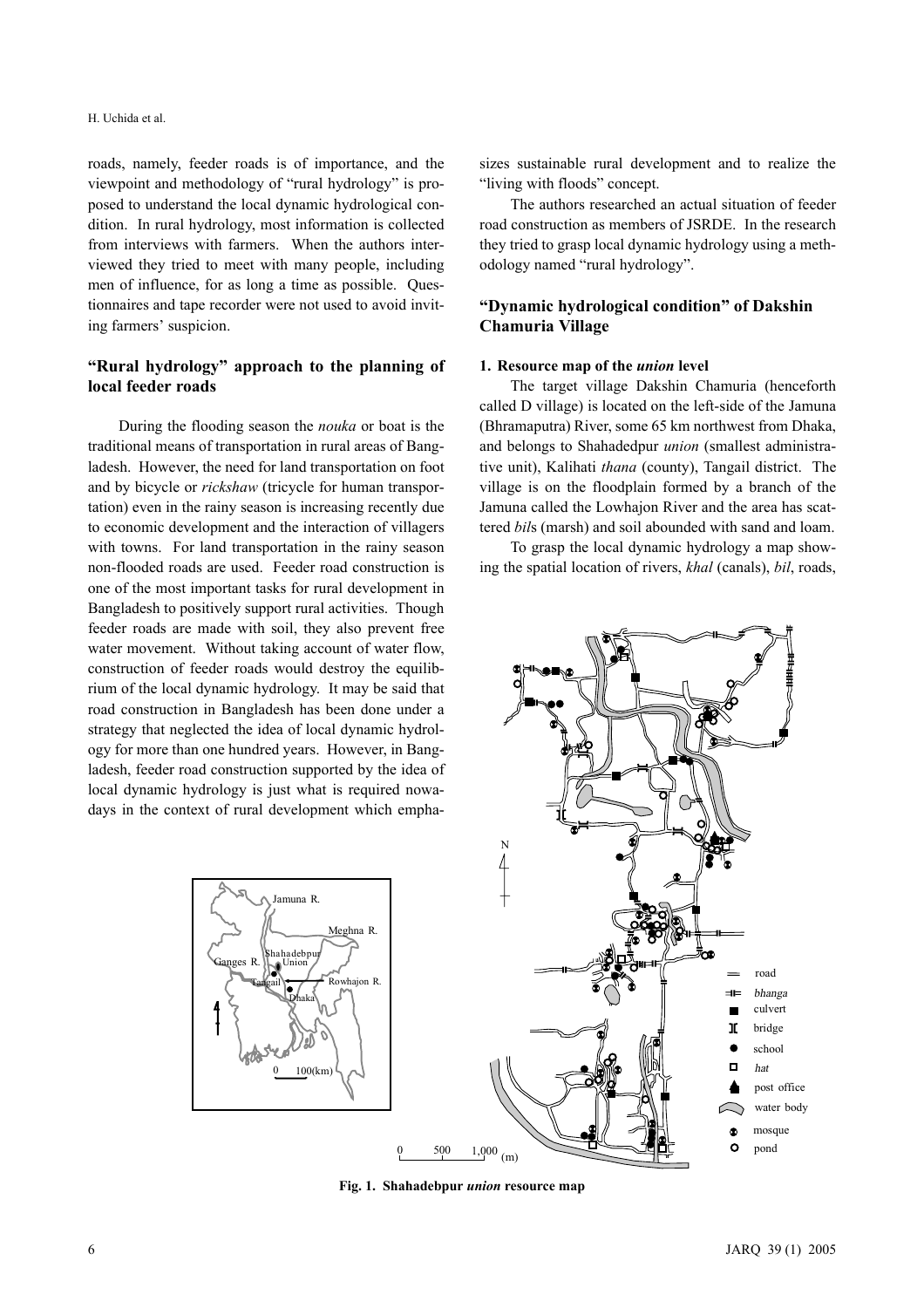bridges and culverts was needed at first. In Bangladesh maps showing the relative location of districts, *thana, union* and *mouza* (local unit for tax collecting) are available<sup>2</sup> but the *union* level maps, showing basic information of bazaars/*hat* (weekly bazaar), schools, public agencies, mosques, rivers and roads etc., for practical use are not yet published. Consequently, the authors have made a resource map of the *union* concerned, at first, by following-up with a survey using motorcycle based on the project members' previous survey using bicycle (Fig. 1). They used an odometer attached to the motorcycle and a compass for accuracy.

Usual access of villagers to public facilities of *hat*, school etc. and to the main road connecting with the city depends on soil mounded roads, namely, feeder roads. *Union parishad* (council) plans the construction of feeder roads and construction starts after getting permission of the *thana* council. Basic information from the above mentioned map would be very necessary for implementing a *union*-wide development plan.

Most people of Bangladesh including *union parishad* members are not accustomed to using maps, so that they rarely want to make maps. Only a very simple map could be made by the *union parishad* to attach to the proposal of the five-year plan for each facility. This kind of map can not show us the total *union*-wide rural infrastructure development plan correctly.

*Union parishad* is the only local authority which can request a development plan of infrastructure administratively as a representative of villagers. A resource map of this kind, which can be made without much labor and cost, must be put regularly in prominent places of the *union parishad* office in order that members think of infrastructure development frequently, and as a result impartial and sustainable development would be promoted.

#### **2. "Dynamic hydrological condition" of D village**

Resource maps of Shahadebpur *union*, in which D village is located, representing western Elenga *union* and northern Bangra *union* respectively, were made. Using these resource maps the watershed map showing the location of roads, water bodies and drainage facilities like culverts and water flows in the rainy season was made (Fig. 2). Villagers describe water conditions in the rainy season by the amount of rain and spilled water from rivers. A normal year is called *barsha* (normal inundation) and flooding conditions in a year with flood damage is



**Fig. 2. Dynamic hydrological condition in Shahadebpur** *union*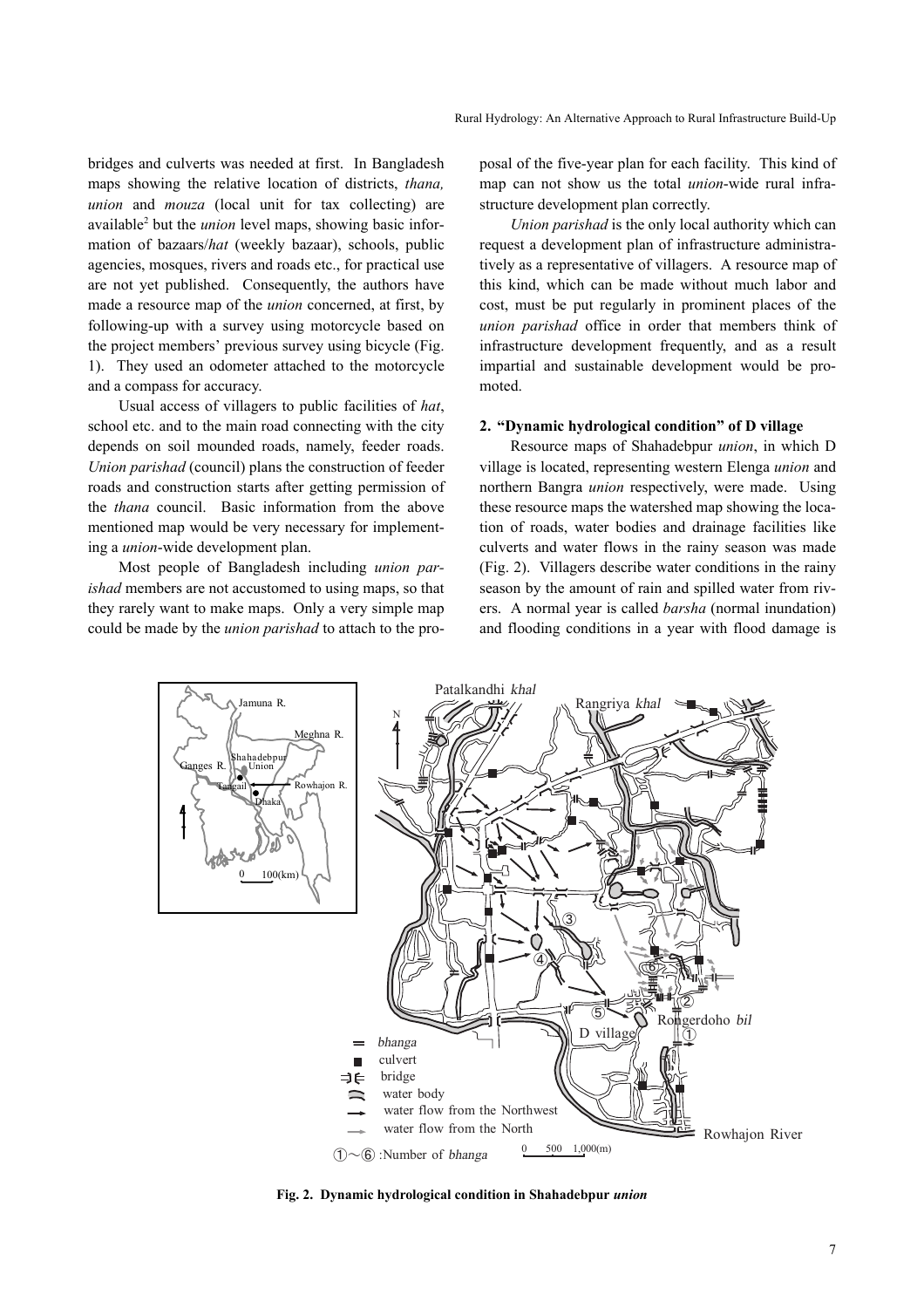called *bannya* (disastrous flood). Fig. 2 shows the dynamic hydrological condition of *barsha*. Rapid water increase or decrease and high speed of water flow in the rainy season are hydrological characteristics of the dynamic hydrological condition of D village.

As shown in Fig. 2 there are two main water flows coming to the cultivated land of D village in the rainy season. The bigger one is coming from Patalkamdhi *khal* in the northwest area connecting with the Lowhajon River. This water flow crosses two bridges on the main paved roads and comes through some culverts, *khal*s and broken-down sections of road called *bhanga*s. Finally, this current flows out to the east of the village through Rongerdoho *bil* inside the village (water flow from the northwest). The water flow from Rangriya *khal* in the north also crosses roads after spilling over to drain and the *bil* is directly connected with the *khal* and comes to the village flowing out to the east of the village (water flows from the north).

The important fact is that the water flow spilled over *khal*s crosses not only facilities like culverts but also broken-down parts of road called *bhanga* before reaching the village. As shown in Fig. 2, there are a lot of *bhanga*s on the course of the water flow from the north. *Bhanga*s of various sizes are passable on foot without any help in the dry season and with bamboo bridges in the rainy season. However, *rickshaw*, cattle cart and other kinds of transporting vehicles sometimes cannot cross even in the dry season.

*Bhanga* could be rather an obstacle judging from the viewpoint of passing traffic. However, if there were no *bhanga*s in the places where they are located, water flows would become quite different from that shown in Fig. 2. So the existence of *bhanga*s can be said to be an important element which makes the dynamic hydrological condition surrounding D village. In fact, most of these *bhanga*s are needed for boat transportation and some of them are even made artificially for drainage by farmers themselves. We make clear the idea of farmers for dynamic hydrology through some case studies of artificial *bhangas* in the following section.

### **Dynamic hydrological condition and artificial** *bhanga***s**

Construction of local bridges and culverts in Bangladesh has been mainly supported financially by nongovernment organizations, namely CARE. It is required for CARE funds that projects smooth car traffic without *bhanga* and promote access to public facilities after bridge construction. Some *bhanga*s were made by big floods, some have been *khal* crossing roads from old days and some were made artificially for drainage. *Bhanga* no. 5, in Fig. 2, the length of which is some 15 m, located on the second main *union* road has been left for more than 20 years under the pressure of necessity. One of the *matabaar*s (men of influence in the village) of D village explained the circumstances below.

"There was not a *bhanga* here when *thana* office made soil mounded road of one and half *hat*  $(1 hat = 40$ cm) width on the ridge in 1965. The *thana* road-enlarging project started in 1967 and at that time I became a representative of our village. We decided to make one *bhanga* for water pass on enlarged road. It was very difficult to decide where the *bhanga* would be, because neighboring land of *bhanga* should be compacted by construction of *bhanga* and ownership of land near *bhanga* would be also troublesome. The *union* chairmen of Shahadebpur and neighboring Elenga and *matabaar*s from near seven villages gathered to decide where *bhanga* should be located. Finally the place where it exists was decided unanimously to prevent crop damage and to drain quickly to Rongerdoho *bil*. At that time, we had *union parishad* made to lay out for bamboo bridge for the rainy season and it fell into the habit. Our request for permanent concrete bridge on the *bhanga* was not yet accepted until today. It may be mentioned that the road was repaired in 1971 and 1982.

Water depth of this area was more or less same before road construction. After road construction, water depth in the north land is deeper than that in the south because water which was used to flow out from the east in former days concentrates to the *bhanga* and it becomes impossible to drain out through only one *bhanga*. The difference of such water depth is not inconvenient in *barsha* year but the yield of broadcast *aus/aman* (rice variety in the rainy season), both not cultivated today, decreased to two thirds after road construction."

Farmers cut no. 6 *bhanga* the following year after road construction which ignored the farmers' proposal for drainage facilities in 1973. One of the farmers concerned explained the situation below.

"The *union parishad* made soil mounded road of three to four *hats* thick on the ridge of paddy fields in 1973. We insisted the necessity of *bhanga* for draining water from eastern side to western side of the road. But the *union* level staff refused our proposition saying we could cut the road in the rainy season if we would need. In the western fields of *bhanga* there was hardly rice production because of much water in that year. In the next year, rice field owners gathered at my house and decided if our fields would be flooded deeply we would cut the road on right place to save rice. In *Ashar* (mid-June to mid-July) month we cut the road to drain out water when